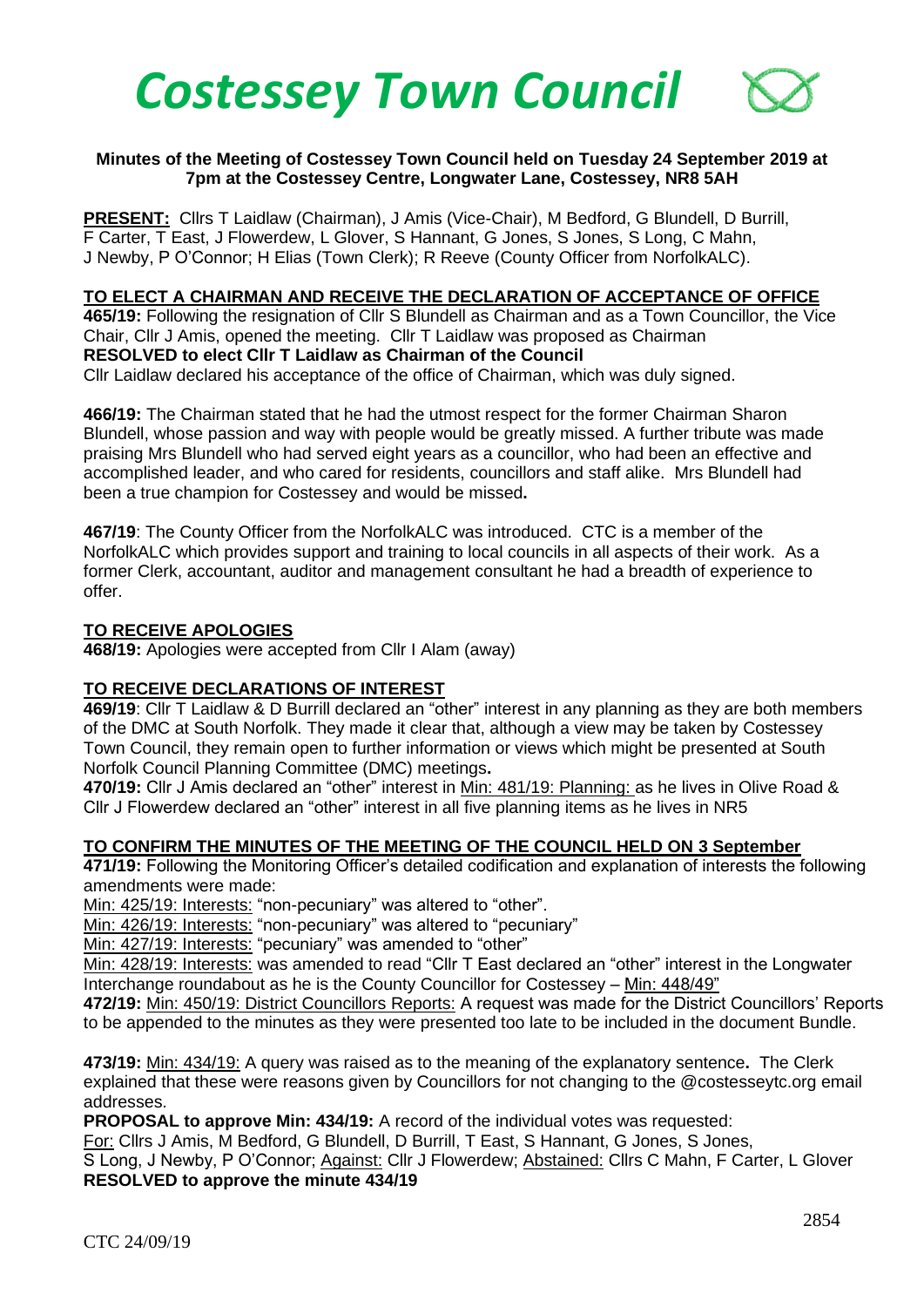**474/19:** Min: 451/19: Social Media: It was noted that a large part of Cllr G Blundell's statement had not been included in the minutes. The opinion was expressed that the minutes were a document of Social History and therefore should be as full as possible with a paragraph on each section. The Clerk read out Paragraph 7.39 from Arnold-Baker on what was expected regarding the minutes of a council.

**PROPOSAL to approve Min: 451/19:** A record of the individual votes was requested:

For: Cllrs J Amis, M Bedford, G Blundell, D Burrill, T East, L Glover, S Hannant, G Jones, S Jones, J Newby, P O'Connor; Against: Cllrs J Flowerdew, S Long, C Mahn; Abstained: Cllr F Carter **RESOLVED to approve the minutes with the above amendments. ACTION: Town Clerk**

# **TO RECEIVE COMMITTEE MINUTES**

**475/19:** a) Executive Committee Meeting of 12 September 2019: Following the Monitoring Officer's comments on interests the following amendments were made:

Min: 455/19: Apologies: Cllr M Bedford had given his apologies and was not present at the meeting. Min: 456/19: Interests: "non-pecuniary" was altered to "other".

Min: 457/19: Interests: "other" was added before "interest" and "and did not vote" was removed. Min: 459/19: Planning: The above amendments were also made to i) 2019/1683 and ii) 2019/1689 Cllr J Flowerdew abstained

**RESOLVED to approve the minutes with the above amendments. ACTION: Town Clerk**

## **476/19**: b) Finance, Budgets & Staffing Meeting of 13 September:

Min: F114/19: "Charge" should read "0.08%", NOT "0.8%"

A query was raised regarding the reserves. The General Reserve is generally ¼ to 1/3 of budgeted expenditure. Earmarked reserves are set aside for specific purposes.

Cllrs S Long & F Carter abstained.

**RESOLVED to approve the minutes with the above amendment. ACTION: Town Clerk**

**477/19**: The County Officer gave his professional opinion that four pages of minutes was perfectly acceptable, but that 40 minutes spent on discussing the minutes was not an efficient use of Council's time and that certain councillors were making too much of them. He advised that it was reasonable to vote as a Committee on the Committee minutes if that made sense to Council.

## **TO RECEIVE UPDATES ON MATTERS IN THE MINUTES NOT LISTED BELOW**

**478/19**: Min: 445/19: Chafer Grub: The specialist's report had still not been received. The Norfolk FA's grounds expert had inspected the pitches the previous Friday with the Head Groundsman, the Deputy Clerk, a representative from Costessey Sports with Cllr J Amis at a distance. Costessey Sports had offered to pay £150 for a second inspection so that they or CTC could apply for grants for remedial work. The Head Groundsman was continuing to salvage what he could by seeding and fertilising to encourage root growth of the grass. All treatment options would require a large a volume of water which would be difficult to provide. An extraction licence for the river would not be forthcoming as local farmers were having theirs revoked. The option of a borehole was being investigated and a licence was not required provided the extraction stayed within certain limits. A new chemical treatment currently available to racecourses and golf clubs might be available for amenity land in future – a case was being made. Cllr Carter was thanked for her research. **479/19:** Sundown - response: A Multi-Agency Safety Advisor Group meeting had been arranged for event organisers the following Thursday. SNC assured CTC that Members' and residents' concerns would be raised and discussed in detail.

# **TO ADJOURN THE MEETING FOR 15 MINUTES' PUBLIC PARTICIPATION**

**480/19:** No members of the public were present

## **TO MAKE RECOMMENDATIONS ON PLANNING APPLICATIONS, AND RECEIVE INFORMATION ON APPEALS & & OTHER PLANNING MATTERS 481/19: a) Planning applications for consideration:**

i) 2019/1702: Mr A Davy - 2 Hill Crest, NR5 0NB - Single storey front extension - **APPROVE**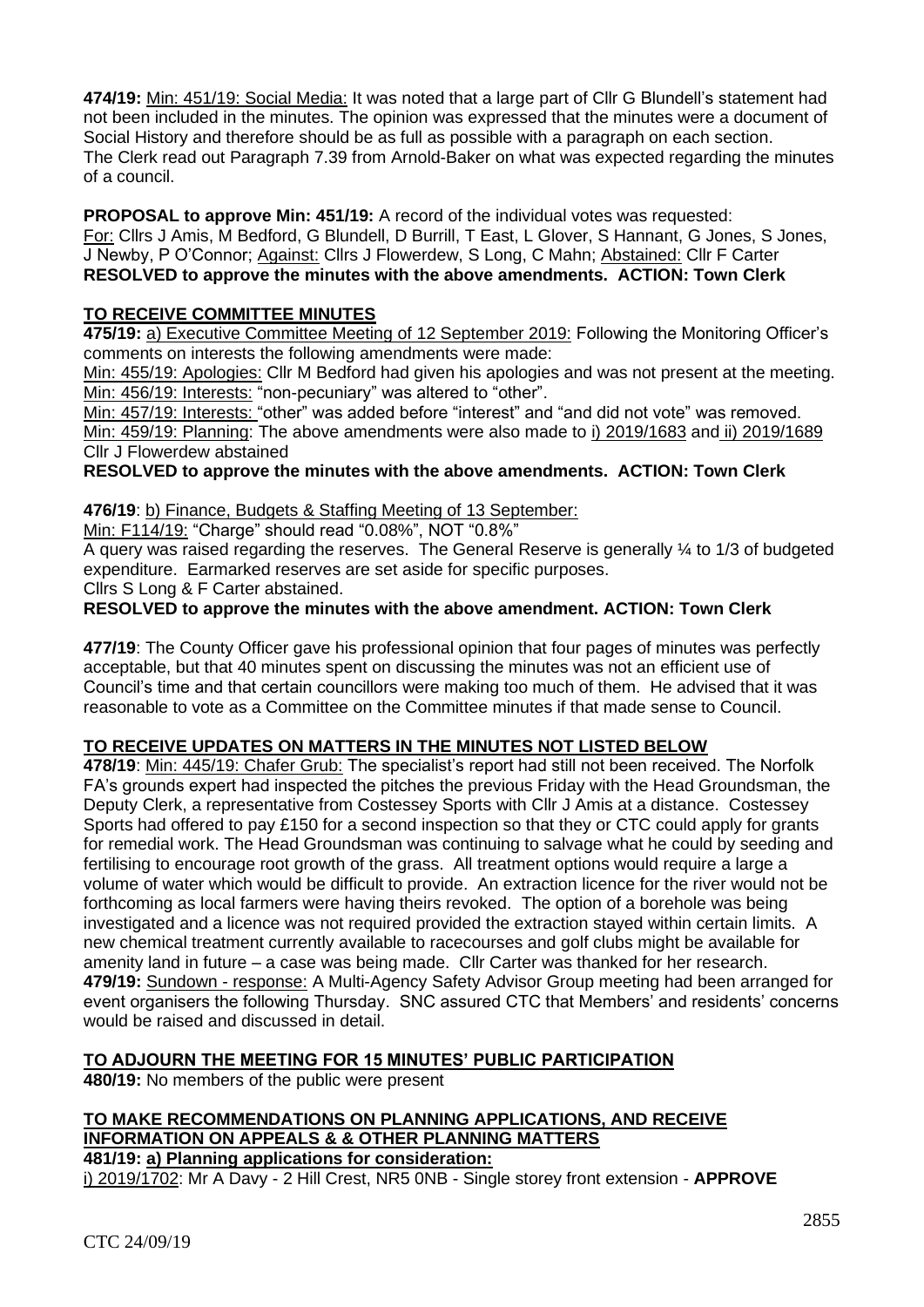ii) 2019/1771: Branksome Property Company Ltd - 35 Hill Road, NR5 0LY - Reserved Matters application for Landscaping, scale, appearance, layout following outline **PP 2018/1876** for erection of three bungalows and associated works - **Comment: CTC had previously recommended refusal. SNC have taken CTC's suggestions on board. Application noted**

iii) 2019/1772: Branksome Property Company Ltd - 35 Hill Road, NR5 0LY - Variation of conditions 3 and 8 of **PP 2018/1876** - amendment of access arrangements - **Comment: CTC had previously recommended refusal. SNC have taken CTC's suggestions on board. Application noted** iv) 2019/1787: Mr & Mrs B Gibson - 84 Olive Road, NR5 0AP - Single storey flat roof rear extension – Householder – **Query if SNC have a "Flat Roof Policy". Comment: This is a simple extension - APPROVE**

v) 2019/1654: Mr M O'Donoghoe - 7 Everson Close, NR5 0BQ - Erection of garage to rear of dwelling – **Comment: There is plenty of land and space - APPROVE**

**482/19: b) Information and planning decisions received from South Norfolk & Norfolk County Councils:** Information only – No decisions needed. Noted

With the agreement of Council the Chairman took Item 12 next

# **TO CONSIDER THE INSURANCE COMPANY'S RESPONSE RE DEMENTIA CAFES**

**483/19:** Zurich would not even consider insuring a Dementia café unless a long list of queries was answered. They considered this to be a high -risk and vulnerable category of clientele and had concerns over training, recruitment, safeguarding and managing of volunteers. Cllr Newby had approached the Alzheimer's Society who would not insure the café as it was not run by them. He had received a quote from Access at a reasonable rate, but this was conditional on similar queries being answered and suitable specialist policies being in place. Cllr Newby, the Clerk and Deputy Clerk are DBS checked. It was suggested that DCIIrs could offer their grant(s) towards training. It was also suggested that the Alzheimer's Society might be able to provide model policies. **ACTION: Cllr J Newby**

**RESOLVED to accept the quotation in principle SUBJECT to all the conditions being met.**

#### **484/19: Due to the proposed guillotine to ensure enough time was available to discuss item 20, the following items were deferred:**

9 Finance Matters

10 To Receive an Update on the 2020 Fete Following Support & Compliance Group Meetings on 27 August, 3 & 10 September 2019

11 To consider the Proposal for an open-air cinema on the Saturday before the Fete 2020

13 To consider Highways Matters - a) Parish Partnerships: NCC response:

14 To receive correspondence (Verbal and written) - a) Thanks: - b) Grassroots Coach of The Year: Jason White was awarded The Grassroots Coach of the Year Award at Norfolk County FA's Volunteers' Awards Evening on 6 September **<https://www.youtube.com/watch?v=kCCfUe5Ab6U>** - c) Police Report & Crime figures:

15 To request a Clerk's Report of activities and outcomes since the last meeting and potential issues and concerns that may arise in the immediate and medium future (JF)

16 To receive District Councillors' Reports

17 To raise matters of strategic importance (for discussion only - No resolutions)

## **TO CONSIDER THE LETTER FROM THE MONITORING OFFICER AND OPTIONS FOR ACTION**

**485/19:** A request was made that Item 20, The Monitoring Officer's letter, be deferred to a Finance, Budgets and Staffing meeting. The Clerk explained that the Monitoring Officer had strong views that the item should be discussed by the whole Council, and had expected that it would be discussed as soon as possible. This was the first available full Council meeting since her letter had been received.

#### **486/19: PROPOSAL that the item should be deferred to an Executive Committee Meeting**

**(ECM).** Concern was expressed that not as many councillors might attend an ECM, so the item should be dealt with by full Council, whose meeting dates were already published. For: Cllrs J Flowerdew, S Long, S Mahn Against: J Amis, M Bedford, G Blundell, D Burrill,